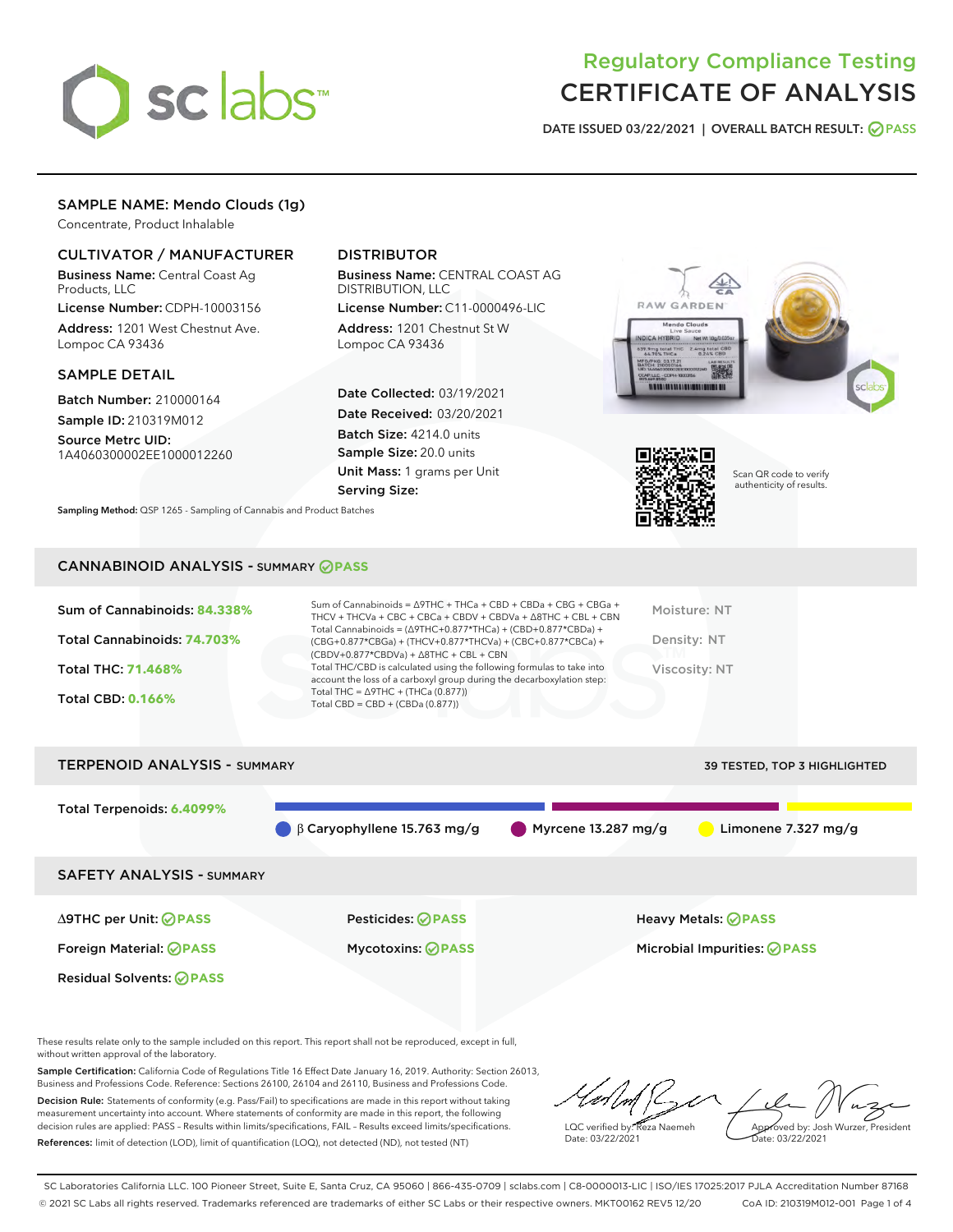



MENDO CLOUDS (1G) | DATE ISSUED 03/22/2021 | OVERALL BATCH RESULT: ○ PASS

#### CANNABINOID TEST RESULTS - 03/22/2021 2 PASS

Tested by high-performance liquid chromatography with diode-array detection (HPLC-DAD). **Method:** QSP 1157 - Analysis of Cannabinoids by HPLC-DAD

#### TOTAL CANNABINOIDS: **74.703%**

Total Cannabinoids (Total THC) + (Total CBD) + (Total CBG) + (Total THCV) + (Total CBC) + (Total CBDV) + ∆8THC + CBL + CBN

TOTAL THC: **71.468%** Total THC (∆9THC+0.877\*THCa)

TOTAL CBD: **0.166%**

Total CBD (CBD+0.877\*CBDa)

TOTAL CBG: 1.65% Total CBG (CBG+0.877\*CBGa)

TOTAL THCV: 0.401% Total THCV (THCV+0.877\*THCVa)

TOTAL CBC: 1.018% Total CBC (CBC+0.877\*CBCa)

TOTAL CBDV: ND Total CBDV (CBDV+0.877\*CBDVa)

| <b>COMPOUND</b>  | LOD/LOQ<br>(mg/g)          | <b>MEASUREMENT</b><br><b>UNCERTAINTY</b><br>(mg/g) | <b>RESULT</b><br>(mg/g) | <b>RESULT</b><br>(%) |
|------------------|----------------------------|----------------------------------------------------|-------------------------|----------------------|
| <b>THCa</b>      | 0.05/0.14                  | ±19.316                                            | 751.61                  | 75.161               |
| <b>A9THC</b>     | 0.06 / 0.26                | ±1.910                                             | 55.52                   | 5.552                |
| <b>CBGa</b>      | 0.1/0.2                    | ±0.76                                              | 14.6                    | 1.46                 |
| <b>CBCa</b>      | 0.07 / 0.28                | ±0.534                                             | 10.92                   | 1.092                |
| <b>THCVa</b>     | 0.07/0.20                  | ±0.218                                             | 4.57                    | 0.457                |
| <b>CBG</b>       | 0.06/0.19                  | ±0.145                                             | 3.67                    | 0.367                |
| <b>CBDa</b>      | 0.02/0.19                  | ±0.055                                             | 1.89                    | 0.189                |
| <b>CBC</b>       | 0.2 / 0.5                  | ±0.02                                              | 0.6                     | 0.06                 |
| $\triangle$ 8THC | 0.1/0.4                    | N/A                                                | <b>ND</b>               | <b>ND</b>            |
| <b>THCV</b>      | 0.1/0.2                    | N/A                                                | <b>ND</b>               | <b>ND</b>            |
| <b>CBD</b>       | 0.07/0.29                  | N/A                                                | <b>ND</b>               | <b>ND</b>            |
| <b>CBDV</b>      | 0.04 / 0.15                | N/A                                                | <b>ND</b>               | <b>ND</b>            |
| <b>CBDVa</b>     | 0.03 / 0.53                | N/A                                                | <b>ND</b>               | <b>ND</b>            |
| <b>CBL</b>       | 0.06 / 0.24                | N/A                                                | <b>ND</b>               | <b>ND</b>            |
| <b>CBN</b>       | 0.1/0.3                    | N/A                                                | <b>ND</b>               | <b>ND</b>            |
|                  | <b>SUM OF CANNABINOIDS</b> |                                                    | 843.38 mg/g             | 84.338%              |

#### **UNIT MASS: 1 grams per Unit**

| ∆9THC per Unit                         | 1120 per-package limit     | 55.52 mg/unit<br><b>PASS</b> |  |
|----------------------------------------|----------------------------|------------------------------|--|
| <b>Total THC per Unit</b>              |                            | 714.68 mg/unit               |  |
| <b>CBD per Unit</b>                    |                            | <b>ND</b>                    |  |
| <b>Total CBD per Unit</b>              |                            | $1.66$ mg/unit               |  |
| <b>Sum of Cannabinoids</b><br>per Unit |                            | 843.38 mg/unit               |  |
| <b>Total Cannabinoids</b><br>per Unit  |                            | 747.03 mg/unit               |  |
| <b>MOISTURE TEST RESULT</b>            | <b>DENSITY TEST RESULT</b> | <b>VISCOSITY TEST RESULT</b> |  |

Not Tested

**MOISTURE TEST RESULT**

Not Tested

Not Tested

#### TERPENOID TEST RESULTS - 03/21/2021

Terpene analysis utilizing gas chromatography-flame ionization detection (GC-FID). **Method:** QSP 1192 - Analysis of Terpenoids by GC-FID

| <b>COMPOUND</b>          | LOD/LOQ<br>(mg/g) | <b>MEASUREMENT</b><br><b>UNCERTAINTY</b><br>(mg/g) | <b>RESULT</b><br>(mg/g) | <b>RESULT</b><br>$(\%)$ |
|--------------------------|-------------------|----------------------------------------------------|-------------------------|-------------------------|
| $\beta$ Caryophyllene    | 0.004 / 0.012     | ±0.5612                                            | 15.763                  | 1.5763                  |
| <b>Myrcene</b>           | 0.008 / 0.025     | ±0.1714                                            | 13.287                  | 1.3287                  |
| Limonene                 | 0.005 / 0.016     | ±0.1048                                            | 7.327                   | 0.7327                  |
| $\alpha$ Humulene        | 0.009 / 0.029     | ±0.1590                                            | 4.952                   | 0.4952                  |
| $\alpha$ Bisabolol       | 0.008 / 0.026     | ±0.2202                                            | 4.123                   | 0.4123                  |
| Linalool                 | 0.009 / 0.032     | ±0.0991                                            | 2.609                   | 0.2609                  |
| Terpinolene              | 0.008 / 0.026     | ±0.0508                                            | 2.479                   | 0.2479                  |
| Ocimene                  | 0.011 / 0.038     | ±0.0687                                            | 2.140                   | 0.2140                  |
| $\alpha$ Pinene          | 0.005 / 0.017     | ±0.0171                                            | 1.983                   | 0.1983                  |
| $\beta$ Pinene           | 0.004 / 0.014     | ±0.0203                                            | 1.766                   | 0.1766                  |
| Nerolidol                | 0.009 / 0.028     | ±0.0896                                            | 1.425                   | 0.1425                  |
| <b>Terpineol</b>         | 0.016 / 0.055     | ±0.0739                                            | 1.203                   | 0.1203                  |
| Guaiol                   | 0.009 / 0.030     | ±0.0475                                            | 1.006                   | 0.1006                  |
| Fenchol                  | 0.010 / 0.034     | ±0.0358                                            | 0.924                   | 0.0924                  |
| Caryophyllene<br>Oxide   | 0.010 / 0.033     | ±0.0403                                            | 0.877                   | 0.0877                  |
| $trans-\beta$ -Farnesene | 0.008 / 0.025     | ±0.0310                                            | 0.873                   | 0.0873                  |
| <b>Borneol</b>           | 0.005 / 0.016     | ±0.0153                                            | 0.364                   | 0.0364                  |
| Valencene                | 0.009 / 0.030     | ±0.0139                                            | 0.202                   | 0.0202                  |
| Camphene                 | 0.005 / 0.015     | ±0.0018                                            | 0.154                   | 0.0154                  |
| Fenchone                 | 0.009 / 0.028     | ±0.0036                                            | 0.122                   | 0.0122                  |
| Citronellol              | 0.003 / 0.010     | ±0.0055                                            | 0.112                   | 0.0112                  |
| $\alpha$ Phellandrene    | 0.006 / 0.020     | ±0.0011                                            | 0.084                   | 0.0084                  |
| $\alpha$ Terpinene       | 0.005 / 0.017     | ±0.0010                                            | 0.069                   | 0.0069                  |
| 3 Carene                 | 0.005 / 0.018     | ±0.0009                                            | 0.066                   | 0.0066                  |
| $\gamma$ Terpinene       | 0.006 / 0.018     | ±0.0010                                            | 0.060                   | 0.0060                  |
| Sabinene Hydrate         | 0.006 / 0.022     | ±0.0019                                            | 0.048                   | 0.0048                  |
| Eucalyptol               | 0.006 / 0.018     | ±0.0007                                            | 0.029                   | 0.0029                  |
| Geraniol                 | 0.002 / 0.007     | ±0.0012                                            | 0.028                   | 0.0028                  |
| Nerol                    | 0.003 / 0.011     | ±0.0011                                            | 0.024                   | 0.0024                  |
| Sabinene                 | 0.004 / 0.014     | N/A                                                | ND                      | <b>ND</b>               |
| p-Cymene                 | 0.005 / 0.016     | N/A                                                | ND                      | ND                      |
| (-)-Isopulegol           | 0.005 / 0.016     | N/A                                                | ND                      | ND                      |
| Camphor                  | 0.006 / 0.019     | N/A                                                | ND                      | <b>ND</b>               |
| Isoborneol               | 0.004 / 0.012     | N/A                                                | ND                      | <b>ND</b>               |
| Menthol                  | 0.008 / 0.025     | N/A                                                | ND                      | ND                      |
| R-(+)-Pulegone           | 0.003 / 0.011     | N/A                                                | ND                      | ND                      |
| <b>Geranyl Acetate</b>   | 0.004 / 0.014     | N/A                                                | ND                      | ND                      |
| $\alpha$ Cedrene         | 0.005 / 0.016     | N/A                                                | ND                      | ND                      |
| Cedrol                   | 0.008 / 0.027     | N/A                                                | ND                      | ND                      |
| <b>TOTAL TERPENOIDS</b>  |                   |                                                    | 64.099 mg/g             | 6.4099%                 |

SC Laboratories California LLC. 100 Pioneer Street, Suite E, Santa Cruz, CA 95060 | 866-435-0709 | sclabs.com | C8-0000013-LIC | ISO/IES 17025:2017 PJLA Accreditation Number 87168 © 2021 SC Labs all rights reserved. Trademarks referenced are trademarks of either SC Labs or their respective owners. MKT00162 REV5 12/20 CoA ID: 210319M012-001 Page 2 of 4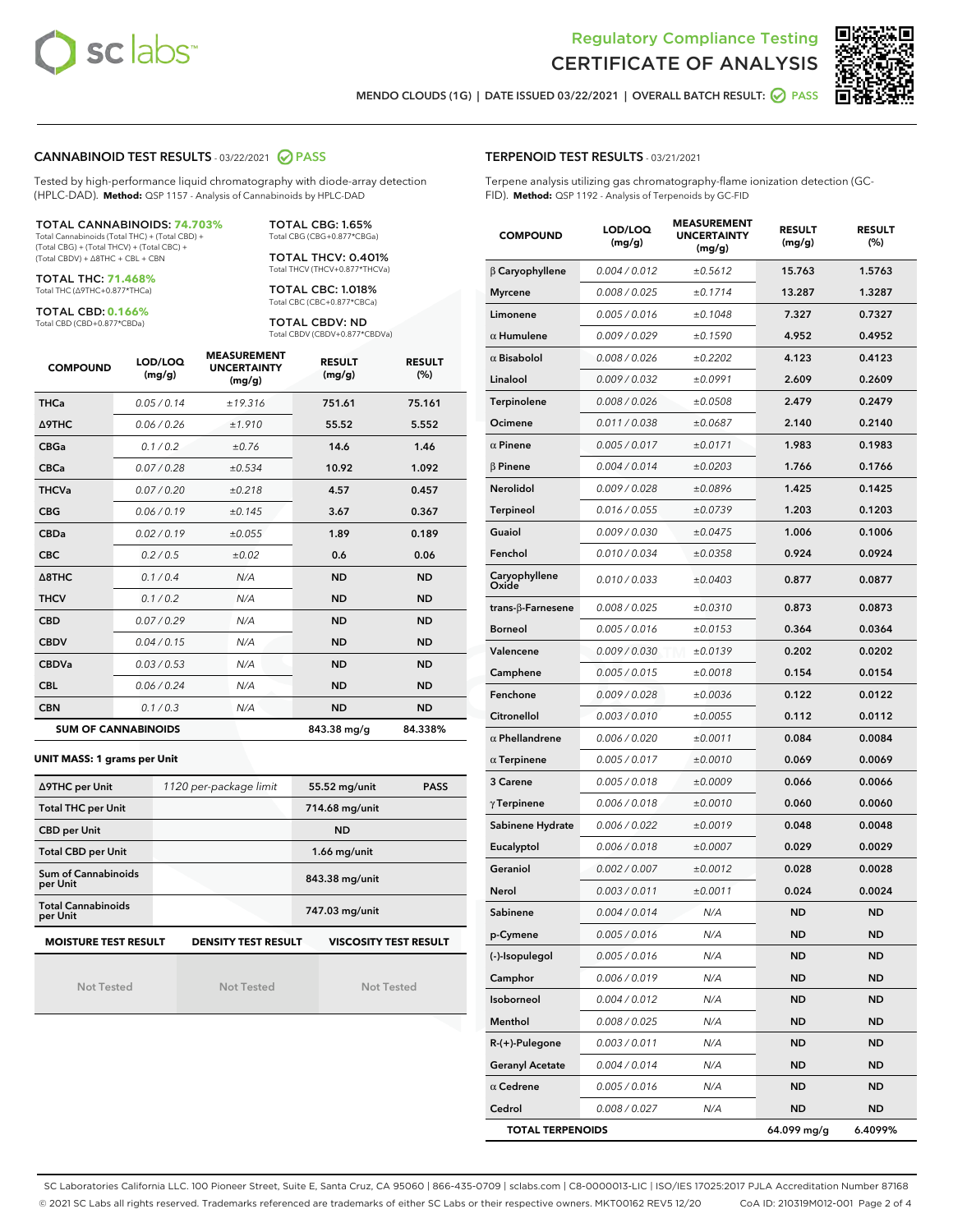



MENDO CLOUDS (1G) | DATE ISSUED 03/22/2021 | OVERALL BATCH RESULT: Ø PASS

## CATEGORY 1 PESTICIDE TEST RESULTS - 03/21/2021 2 PASS

Pesticide and plant growth regulator analysis utilizing high-performance liquid chromatography-mass spectrometry (HPLC-MS) or gas chromatography-mass spectrometry (GC-MS). \*GC-MS utilized where indicated. **Method:** QSP 1212 - Analysis of Pesticides and Mycotoxins by LC-MS or QSP 1213 - Analysis of Pesticides by GC-MS

| <b>COMPOUND</b>             | LOD/LOQ<br>$(\mu g/g)$ | <b>ACTION</b><br><b>LIMIT</b><br>$(\mu g/g)$ | <b>MEASUREMENT</b><br><b>UNCERTAINTY</b><br>$(\mu g/g)$ | <b>RESULT</b><br>$(\mu g/g)$ | <b>RESULT</b> |
|-----------------------------|------------------------|----------------------------------------------|---------------------------------------------------------|------------------------------|---------------|
| Aldicarb                    | 0.03 / 0.08            | $\ge$ LOD                                    | N/A                                                     | <b>ND</b>                    | <b>PASS</b>   |
| Carbofuran                  | 0.02 / 0.05            | $\ge$ LOD                                    | N/A                                                     | <b>ND</b>                    | <b>PASS</b>   |
| Chlordane*                  | 0.03 / 0.08            | $\ge$ LOD                                    | N/A                                                     | <b>ND</b>                    | <b>PASS</b>   |
| Chlorfenapyr*               | 0.03/0.10              | $\ge$ LOD                                    | N/A                                                     | <b>ND</b>                    | <b>PASS</b>   |
| Chlorpyrifos                | 0.02 / 0.06            | $\ge$ LOD                                    | N/A                                                     | <b>ND</b>                    | <b>PASS</b>   |
| Coumaphos                   | 0.02 / 0.07            | $\ge$ LOD                                    | N/A                                                     | <b>ND</b>                    | <b>PASS</b>   |
| Daminozide                  | 0.02 / 0.07            | $\ge$ LOD                                    | N/A                                                     | <b>ND</b>                    | <b>PASS</b>   |
| <b>DDVP</b><br>(Dichlorvos) | 0.03/0.09              | $>$ LOD                                      | N/A                                                     | <b>ND</b>                    | <b>PASS</b>   |
| Dimethoate                  | 0.03/0.08              | $\ge$ LOD                                    | N/A                                                     | <b>ND</b>                    | <b>PASS</b>   |
| Ethoprop(hos)               | 0.03 / 0.10            | $>$ LOD                                      | N/A                                                     | <b>ND</b>                    | <b>PASS</b>   |
| Etofenprox                  | 0.02 / 0.06            | $\ge$ LOD                                    | N/A                                                     | <b>ND</b>                    | <b>PASS</b>   |
| Fenoxycarb                  | 0.03/0.08              | $\ge$ LOD                                    | N/A                                                     | <b>ND</b>                    | <b>PASS</b>   |
| Fipronil                    | 0.03/0.08              | $\ge$ LOD                                    | N/A                                                     | <b>ND</b>                    | <b>PASS</b>   |
| Imazalil                    | 0.02 / 0.06            | $>$ LOD                                      | N/A                                                     | <b>ND</b>                    | <b>PASS</b>   |
| <b>Methiocarb</b>           | 0.02 / 0.07            | $\ge$ LOD                                    | N/A                                                     | <b>ND</b>                    | <b>PASS</b>   |
| Methyl<br>parathion         | 0.03/0.10              | $\ge$ LOD                                    | N/A                                                     | <b>ND</b>                    | <b>PASS</b>   |
| <b>Mevinphos</b>            | 0.03/0.09              | $\ge$ LOD                                    | N/A                                                     | <b>ND</b>                    | <b>PASS</b>   |
| Paclobutrazol               | 0.02 / 0.05            | $>$ LOD                                      | N/A                                                     | <b>ND</b>                    | <b>PASS</b>   |
| Propoxur                    | 0.03/0.09              | $\ge$ LOD                                    | N/A                                                     | <b>ND</b>                    | <b>PASS</b>   |
| Spiroxamine                 | 0.03/0.08              | $\ge$ LOD                                    | N/A                                                     | <b>ND</b>                    | <b>PASS</b>   |
| Thiacloprid                 | 0.03/0.10              | $\ge$ LOD                                    | N/A                                                     | <b>ND</b>                    | <b>PASS</b>   |

## CATEGORY 2 PESTICIDE TEST RESULTS - 03/21/2021 @ PASS

| <b>COMPOUND</b>   | LOD/LOQ<br>$(\mu g/g)$ | <b>ACTION</b><br><b>LIMIT</b><br>$(\mu g/g)$ | <b>MEASUREMENT</b><br><b>UNCERTAINTY</b><br>$(\mu g/g)$ | <b>RESULT</b><br>$(\mu g/g)$ | <b>RESULT</b> |
|-------------------|------------------------|----------------------------------------------|---------------------------------------------------------|------------------------------|---------------|
| Abamectin         | 0.03/0.10              | 0.1                                          | N/A                                                     | <b>ND</b>                    | <b>PASS</b>   |
| Acephate          | 0.02/0.07              | 0.1                                          | N/A                                                     | <b>ND</b>                    | <b>PASS</b>   |
| Acequinocyl       | 0.02/0.07              | 0.1                                          | N/A                                                     | <b>ND</b>                    | <b>PASS</b>   |
| Acetamiprid       | 0.02/0.05              | 0.1                                          | N/A                                                     | <b>ND</b>                    | <b>PASS</b>   |
| Azoxystrobin      | 0.02/0.07              | 0.1                                          | N/A                                                     | <b>ND</b>                    | <b>PASS</b>   |
| <b>Bifenazate</b> | 0.01/0.04              | 0.1                                          | N/A                                                     | <b>ND</b>                    | <b>PASS</b>   |
| <b>Bifenthrin</b> | 0.02/0.05              | 3                                            | N/A                                                     | <b>ND</b>                    | <b>PASS</b>   |
| <b>Boscalid</b>   | 0.03/0.09              | 0.1                                          | N/A                                                     | <b>ND</b>                    | <b>PASS</b>   |

## CATEGORY 2 PESTICIDE TEST RESULTS - 03/21/2021 continued

| <b>COMPOUND</b>               | LOD/LOQ<br>(µg/g) | <b>ACTION</b><br>LIMIT<br>$(\mu g/g)$ | <b>MEASUREMENT</b><br><b>UNCERTAINTY</b><br>$(\mu g/g)$ | <b>RESULT</b><br>(µg/g) | <b>RESULT</b> |
|-------------------------------|-------------------|---------------------------------------|---------------------------------------------------------|-------------------------|---------------|
| Captan                        | 0.19/0.57         | 0.7                                   | N/A                                                     | <b>ND</b>               | <b>PASS</b>   |
| Carbaryl                      | 0.02 / 0.06       | 0.5                                   | N/A                                                     | <b>ND</b>               | <b>PASS</b>   |
| Chlorantranilip-<br>role      | 0.04 / 0.12       | 10                                    | N/A                                                     | <b>ND</b>               | <b>PASS</b>   |
| Clofentezine                  | 0.03 / 0.09       | 0.1                                   | N/A                                                     | <b>ND</b>               | <b>PASS</b>   |
| Cyfluthrin                    | 0.12 / 0.38       | $\overline{2}$                        | N/A                                                     | <b>ND</b>               | <b>PASS</b>   |
| Cypermethrin                  | 0.11 / 0.32       | 1                                     | N/A                                                     | <b>ND</b>               | <b>PASS</b>   |
| <b>Diazinon</b>               | 0.02 / 0.05       | 0.1                                   | N/A                                                     | <b>ND</b>               | <b>PASS</b>   |
| Dimethomorph                  | 0.03 / 0.09       | 2                                     | N/A                                                     | <b>ND</b>               | <b>PASS</b>   |
| Etoxazole                     | 0.02 / 0.06       | 0.1                                   | N/A                                                     | <b>ND</b>               | <b>PASS</b>   |
| Fenhexamid                    | 0.03 / 0.09       | 0.1                                   | N/A                                                     | <b>ND</b>               | <b>PASS</b>   |
| Fenpyroximate                 | 0.02 / 0.06       | 0.1                                   | N/A                                                     | <b>ND</b>               | <b>PASS</b>   |
| Flonicamid                    | 0.03 / 0.10       | 0.1                                   | N/A                                                     | <b>ND</b>               | <b>PASS</b>   |
| Fludioxonil                   | 0.03 / 0.10       | 0.1                                   | N/A                                                     | <b>ND</b>               | <b>PASS</b>   |
| Hexythiazox                   | 0.02 / 0.07       | 0.1                                   | N/A                                                     | <b>ND</b>               | <b>PASS</b>   |
| Imidacloprid                  | 0.04 / 0.11       | 5                                     | N/A                                                     | <b>ND</b>               | <b>PASS</b>   |
| Kresoxim-methyl               | 0.02 / 0.07       | 0.1                                   | N/A                                                     | <b>ND</b>               | <b>PASS</b>   |
| Malathion                     | 0.03 / 0.09       | 0.5                                   | N/A                                                     | <b>ND</b>               | <b>PASS</b>   |
| Metalaxyl                     | 0.02 / 0.07       | 2                                     | N/A                                                     | <b>ND</b>               | <b>PASS</b>   |
| Methomyl                      | 0.03 / 0.10       | 1                                     | N/A                                                     | <b>ND</b>               | <b>PASS</b>   |
| Myclobutanil                  | 0.03 / 0.09       | 0.1                                   | N/A                                                     | <b>ND</b>               | <b>PASS</b>   |
| Naled                         | 0.02 / 0.07       | 0.1                                   | N/A                                                     | <b>ND</b>               | <b>PASS</b>   |
| Oxamyl                        | 0.04 / 0.11       | 0.5                                   | N/A                                                     | <b>ND</b>               | <b>PASS</b>   |
| Pentachloronitro-<br>benzene* | 0.03 / 0.09       | 0.1                                   | N/A                                                     | <b>ND</b>               | <b>PASS</b>   |
| Permethrin                    | 0.04 / 0.12       | 0.5                                   | N/A                                                     | <b>ND</b>               | <b>PASS</b>   |
| Phosmet                       | 0.03/0.10         | 0.1                                   | N/A                                                     | <b>ND</b>               | <b>PASS</b>   |
| Piperonylbu-<br>toxide        | 0.02 / 0.07       | 3                                     | N/A                                                     | <b>ND</b>               | <b>PASS</b>   |
| Prallethrin                   | 0.03 / 0.08       | 0.1                                   | N/A                                                     | <b>ND</b>               | <b>PASS</b>   |
| Propiconazole                 | 0.02 / 0.07       | 0.1                                   | N/A                                                     | <b>ND</b>               | <b>PASS</b>   |
| Pyrethrins                    | 0.04 / 0.12       | 0.5                                   | N/A                                                     | ND                      | PASS          |
| Pyridaben                     | 0.02 / 0.07       | 0.1                                   | N/A                                                     | <b>ND</b>               | <b>PASS</b>   |
| Spinetoram                    | 0.02 / 0.07       | 0.1                                   | N/A                                                     | <b>ND</b>               | <b>PASS</b>   |
| Spinosad                      | 0.02 / 0.07       | 0.1                                   | N/A                                                     | <b>ND</b>               | <b>PASS</b>   |
| Spiromesifen                  | 0.02 / 0.05       | 0.1                                   | N/A                                                     | <b>ND</b>               | <b>PASS</b>   |
| Spirotetramat                 | 0.02 / 0.06       | 0.1                                   | N/A                                                     | <b>ND</b>               | <b>PASS</b>   |
| Tebuconazole                  | 0.02 / 0.07       | 0.1                                   | N/A                                                     | <b>ND</b>               | <b>PASS</b>   |
| Thiamethoxam                  | 0.03 / 0.10       | 5                                     | N/A                                                     | <b>ND</b>               | <b>PASS</b>   |
| Trifloxystrobin               | 0.03 / 0.08       | 0.1                                   | N/A                                                     | <b>ND</b>               | <b>PASS</b>   |